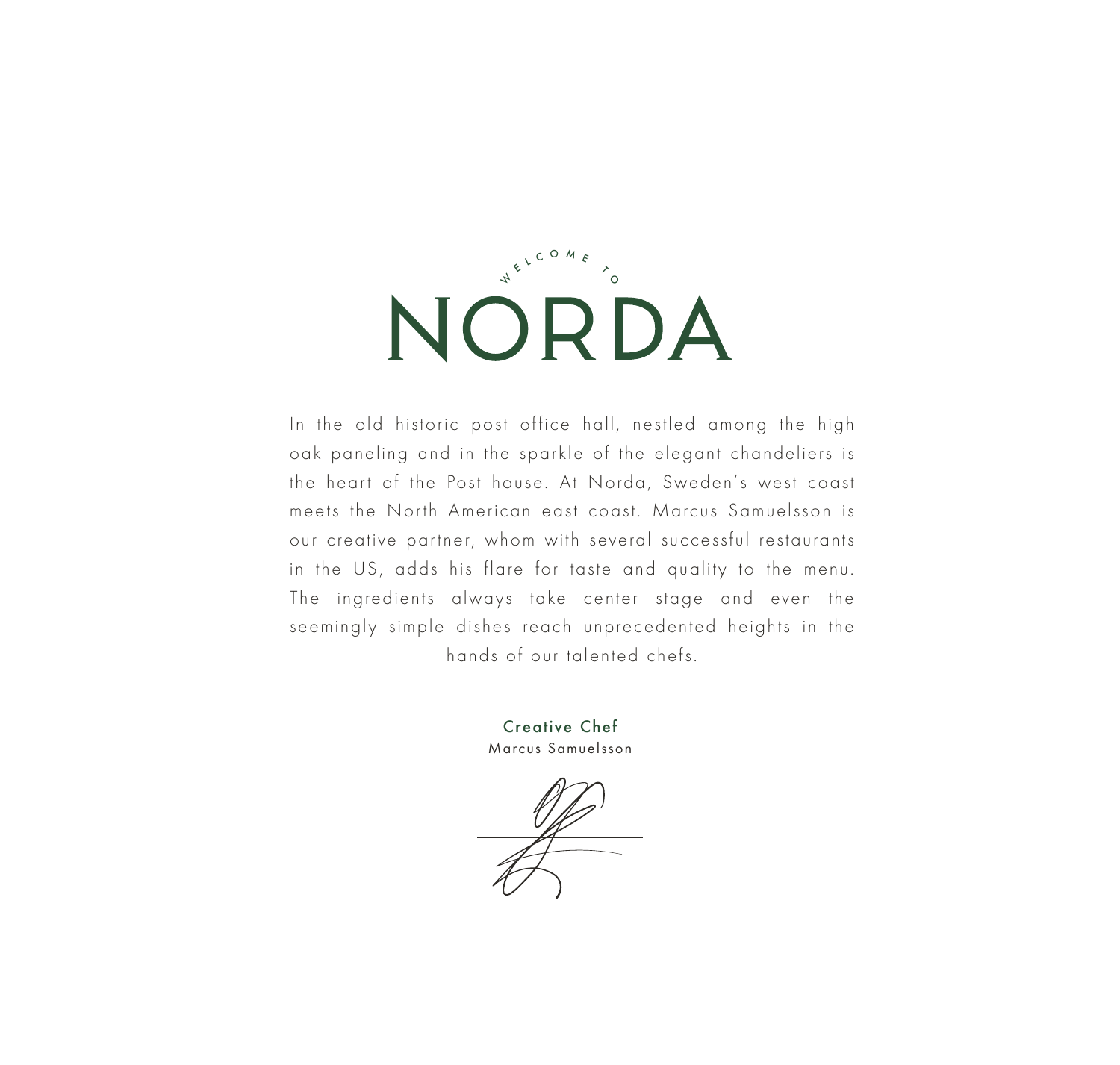## SMALL

## BLEAK ROE 290

Löjrom (BOTTENVIKEN), smörstekt hembakad brioche, rödlök, syrad grädde, gräslök Bleak roe (BOTTENVIKEN), pan fried home made brioche, red onion, sour cream, chives

### STEAK TARTARE 180

### Malet svenskt innanlår, chilimajonnäs, sojapicklad svamp, rostad lök, sesam

Minced swedish beef, chili mayonnaise, pickled mushrooms with soy, roasted onion, sesame seeds

## BURRATA 175

Burrata, apelsinvinägrett, tomat, saltrostade pistagenötter, picklad endive Burrata, orange vinaigrette, tomato, roasted pistachio, pickled endive

#### LOBSTER ROLL 225 Hummer & räkröra i briochebröd med picklad jalapeño, korianderfrö, inlagd och rostad lök

Creamy Lobster & shrimps, brioche bread, pickled jalapeño, coriander seeds, roasted

onion

## CHARCUTERIE WITH ACCOMPANIMENTS 185

Kvällens val av chark, Nocellara oliver, parmesan, surdegsbröd

Daily selection of charcuterie, Nocellara olives,

parmesan, sourdough bread

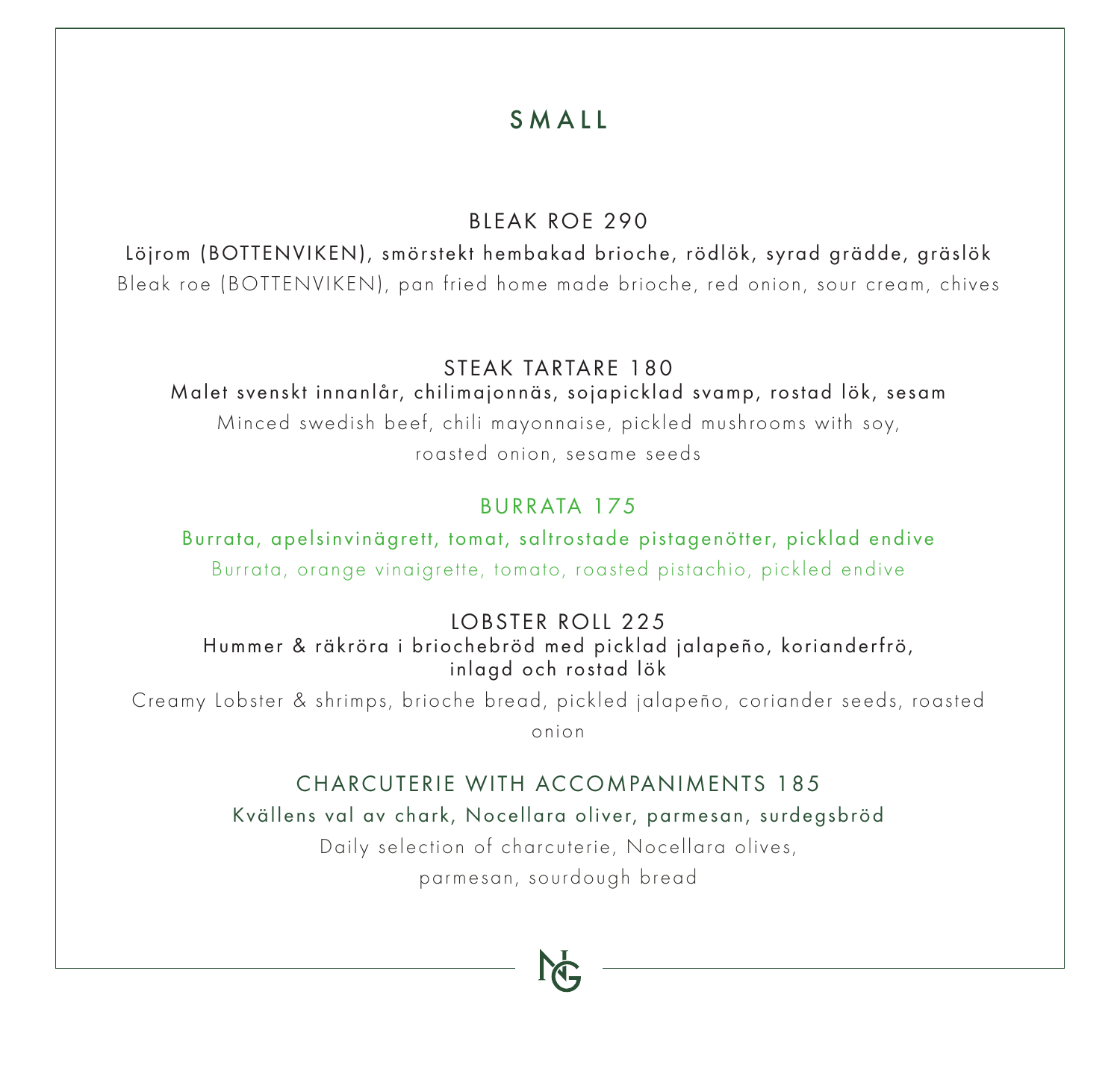## SEAFOOD

### NORDA SHRIMP SANDWICH 245

Handskalade räkor, rågbröd, gurka, rödlök, ägg & dill majonnäs, löjrom

Hand peeled shrimps, rye bread, cucumber, red onion, egg- & dill mayonnaise, bleak roe

#### LOBSTER ROLL 225 Hummer & räkröra i briochebröd med picklad jalapeño, korianderfrö, inlagd och rostad lök

Creamy Lobster & shrimps, brioche bread, pickled jalapeño, coriander seeds, roasted onion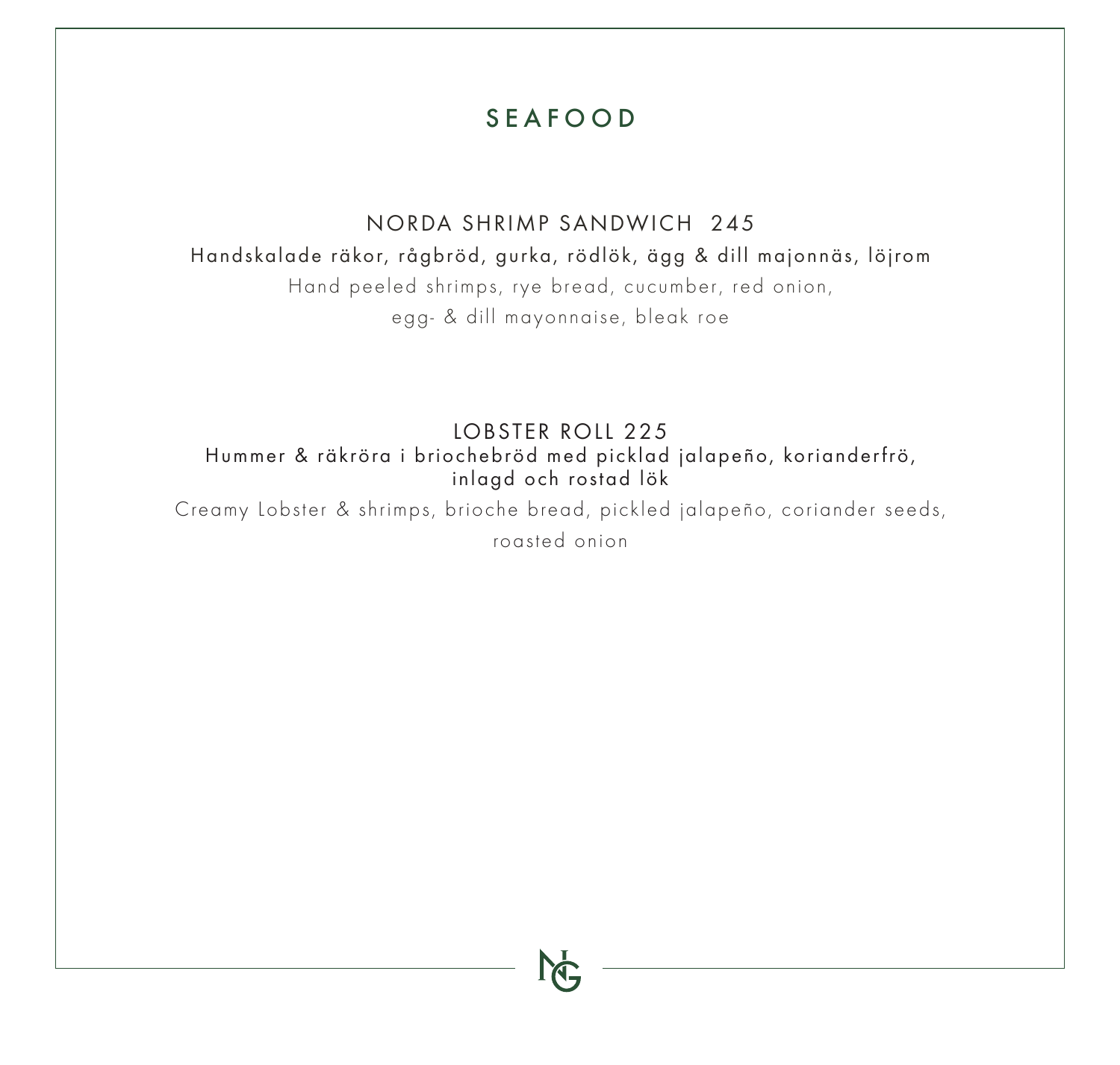# LARGE

### TUNA 310

#### Halstrad tonfisk, tryffeldressing, oliver, kapris, picklad tomat, gröna bönor, kronärtskocka, sardeller, hjärtsallad

Pan fried tuna, truffle dressing, olives, capers, pickled tomato, green beans, artichoke, anchovies, sallad

#### ASPARAGUS 225

Variation på sparris med brynt citronsmör, Comté & jordärtskockskrokett, hasselnötter och dragonmajonnäs

Variation of asparagus, browned lemon butter, Comté & jerusalem artichoke croquette, hazelnuts, tarragon mayonnaise

#### STEAK TARTARE 265

Malet svenskt innanlår, chilimajonnäs, sojapicklad svamp, rostad lök och sesam, pommes frites

Minced swedish beef, chili mayonnaise, pickled mushrooms with soy, roasted onion and sesame seeds, pommes frites

## CAESAR SALAD 215

Välj mellan grillad Svensk kyckling & bacon eller varmrökt lax Your choice of grilled Swedish chicken & bacon or smoked salmon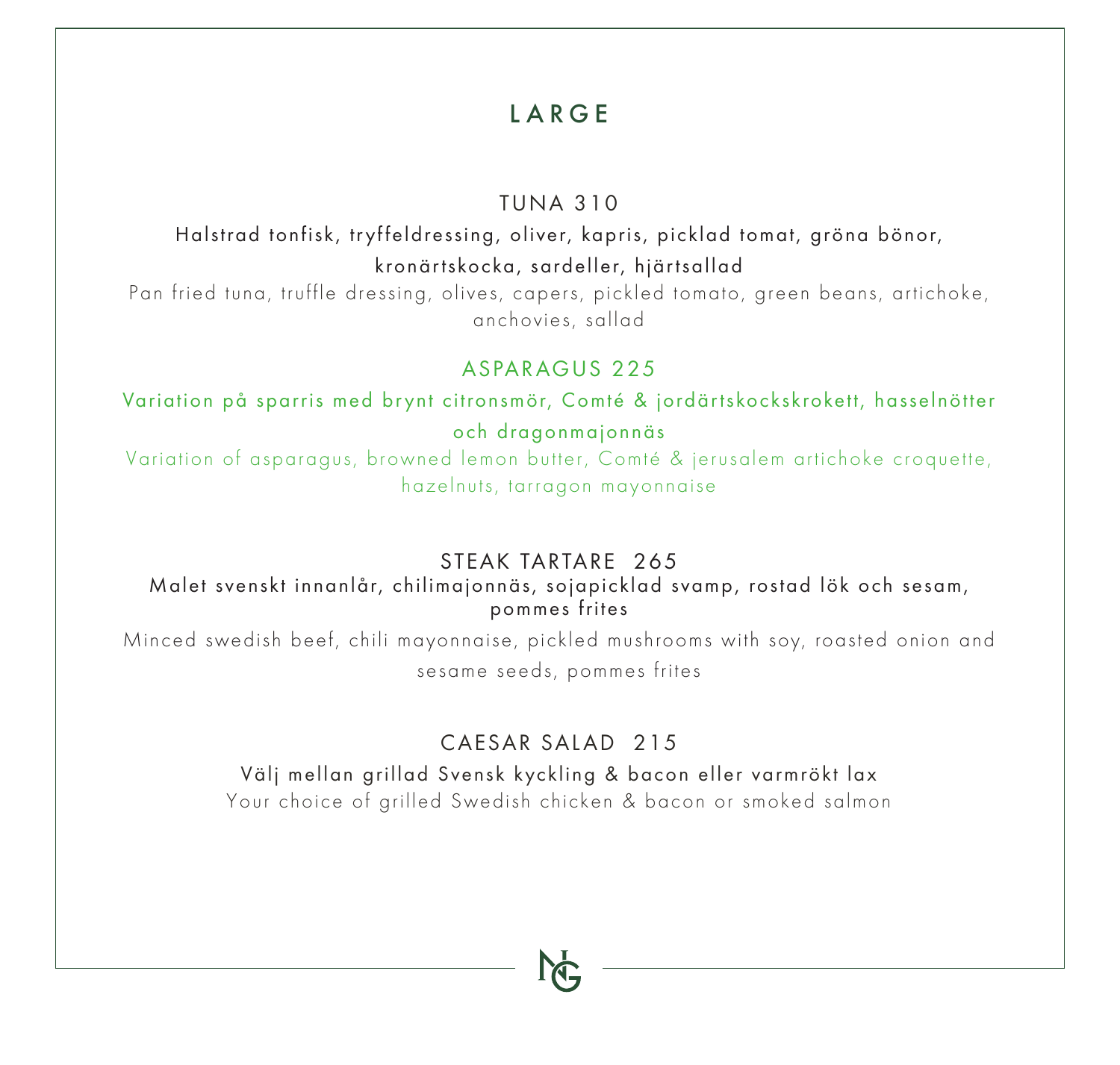# GRILL

## NORDA BURGER 235

Högrevsburgare(140g), briochebröd, picklad lök, saltgurka, tomat, jalapeñomajonnäs, maple syrup bacon och lagrad cheddar, pommes frites

Prime rib burger(140g), brioche bread, pickled onion & cucumber, tomato, jalapeño mayonnaise, maple syrup bacon, aged cheddar cheese, pommes frites Doubble?, Add 140g 60

#### HALLOUMI BURGER 205

Halloumiburgare, briochebröd, picklad lök, saltgurka, tomat, jalapeñomajonnäs, lagrad cheddar, pommes frites

Halloumi burger, brioche bread, pickled onion & cucumber, tomato, jalapeño mayonnaise, maple syrup bacon, aged cheddar cheese, pommes frites

## STEAK FRITES 340

Entrecôte 220g (URUGUAY), rostad majscreme, friterad majs, pommes frites, chipotlesky

Entrecôte 220g (URUGUAY) ,roasted corn cream, deep fried corn, pommes frites, chipotle gravy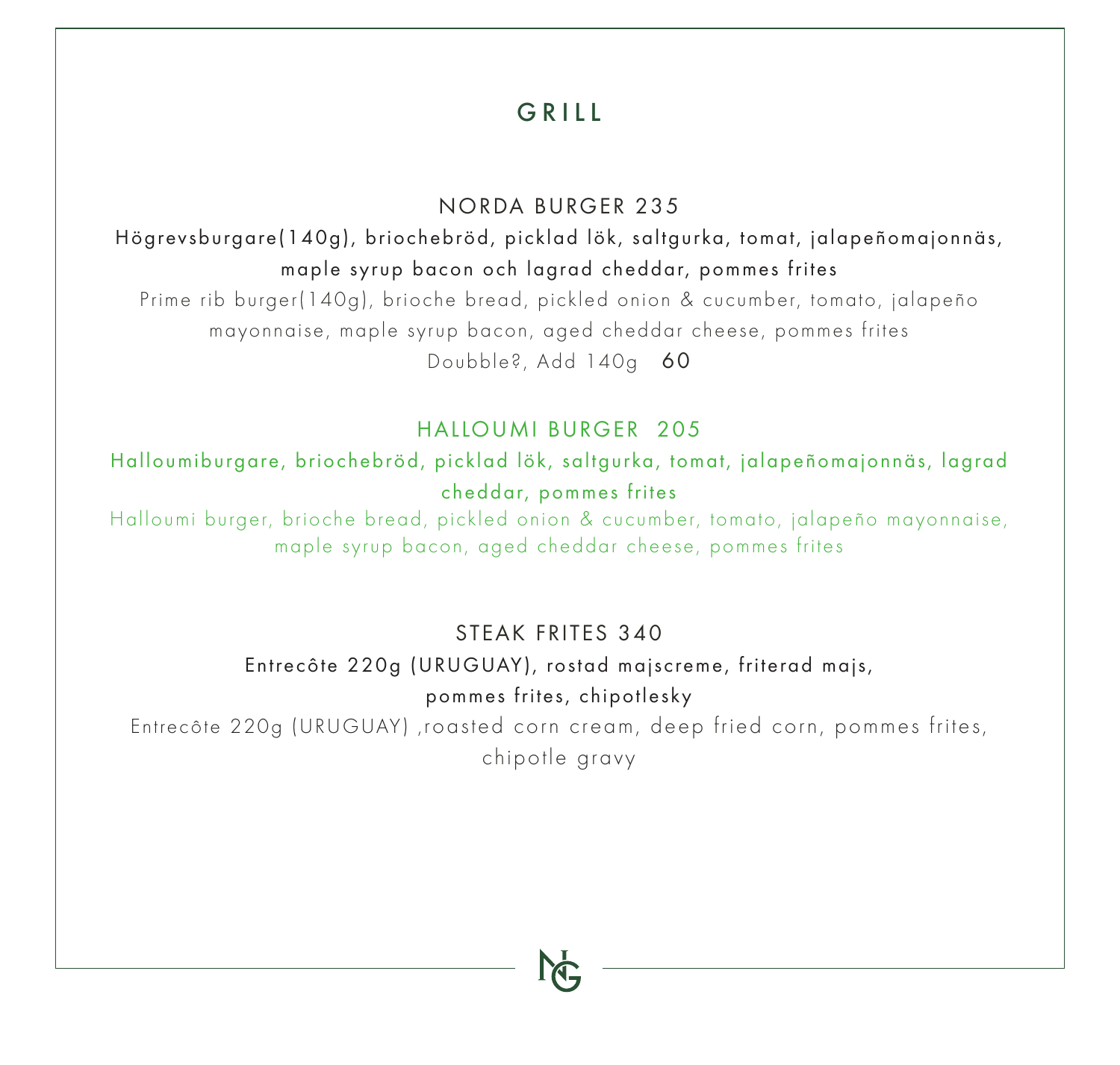## SIDES

POMMES FRITES 55

CHEESE CROQUETTE WITH TARR AGON MAYONNAISE 55

CEASAR SALAD 65

TARR AGON MAYONNAISE CHILI MAYONNAISE TRUFFLE MAYONNAISE AIOLI JALAPENO MAYINNAISE

DIPS 25

# SWEET

## COOKIE DOUGH 125

Cookie dough glass med smördeg, karamelliserad banancreme och pannacotta på syrad grädde Cookie Dough ice cream with puff pastry, caramelized banana cream, panacotta of sour cream

> BRILLAT SAVARIN 95 Serveras med marmelad, nöt- och fruktbröd, tranbärsknäcke Served with marmelade, nut and fruit bread, cranberry crisp bread

> > ICE CREAM & SORBET 95 Glass & Sorbet

> > CHOCOLATE PRALINE 55 Choklad praline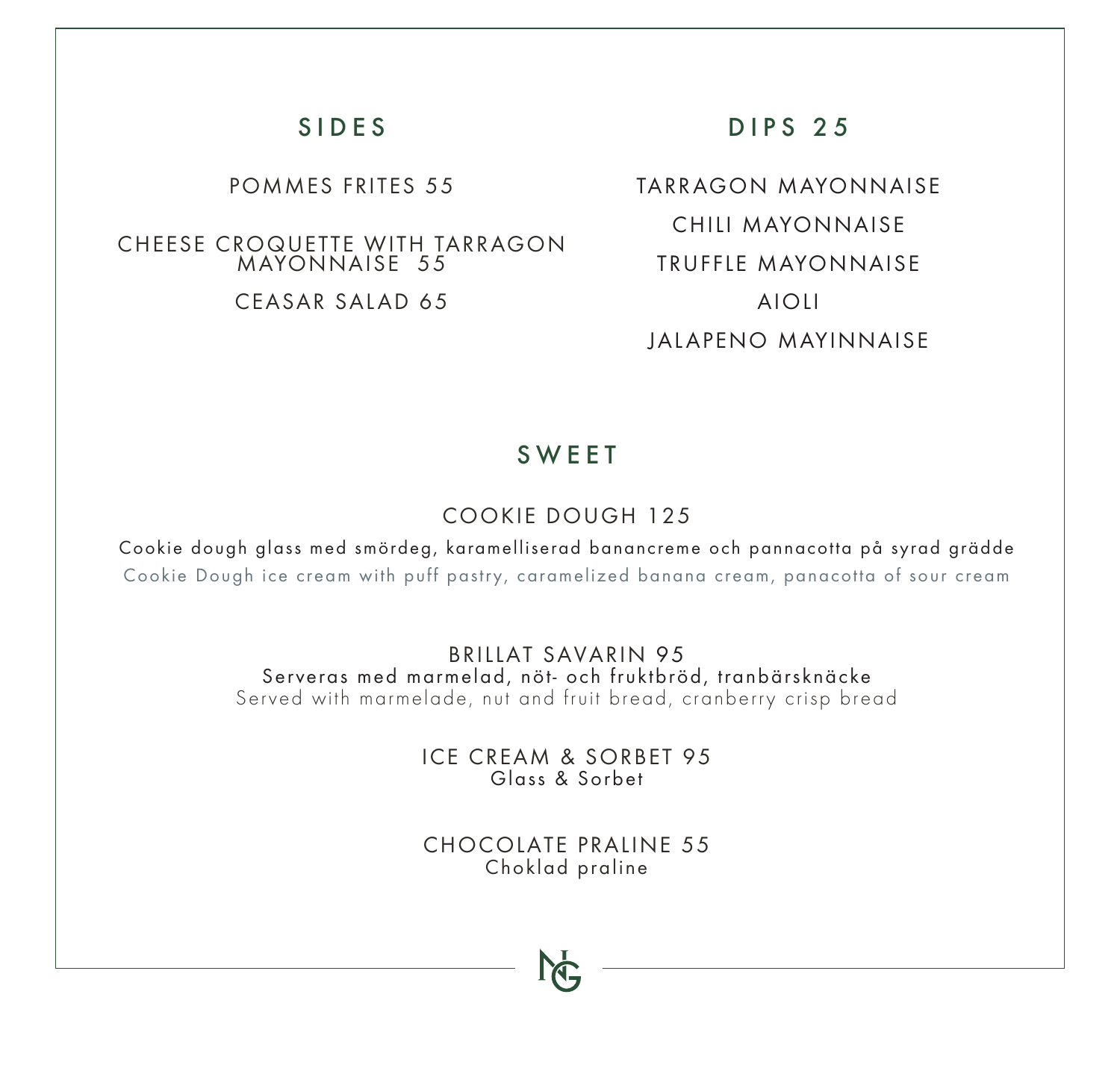